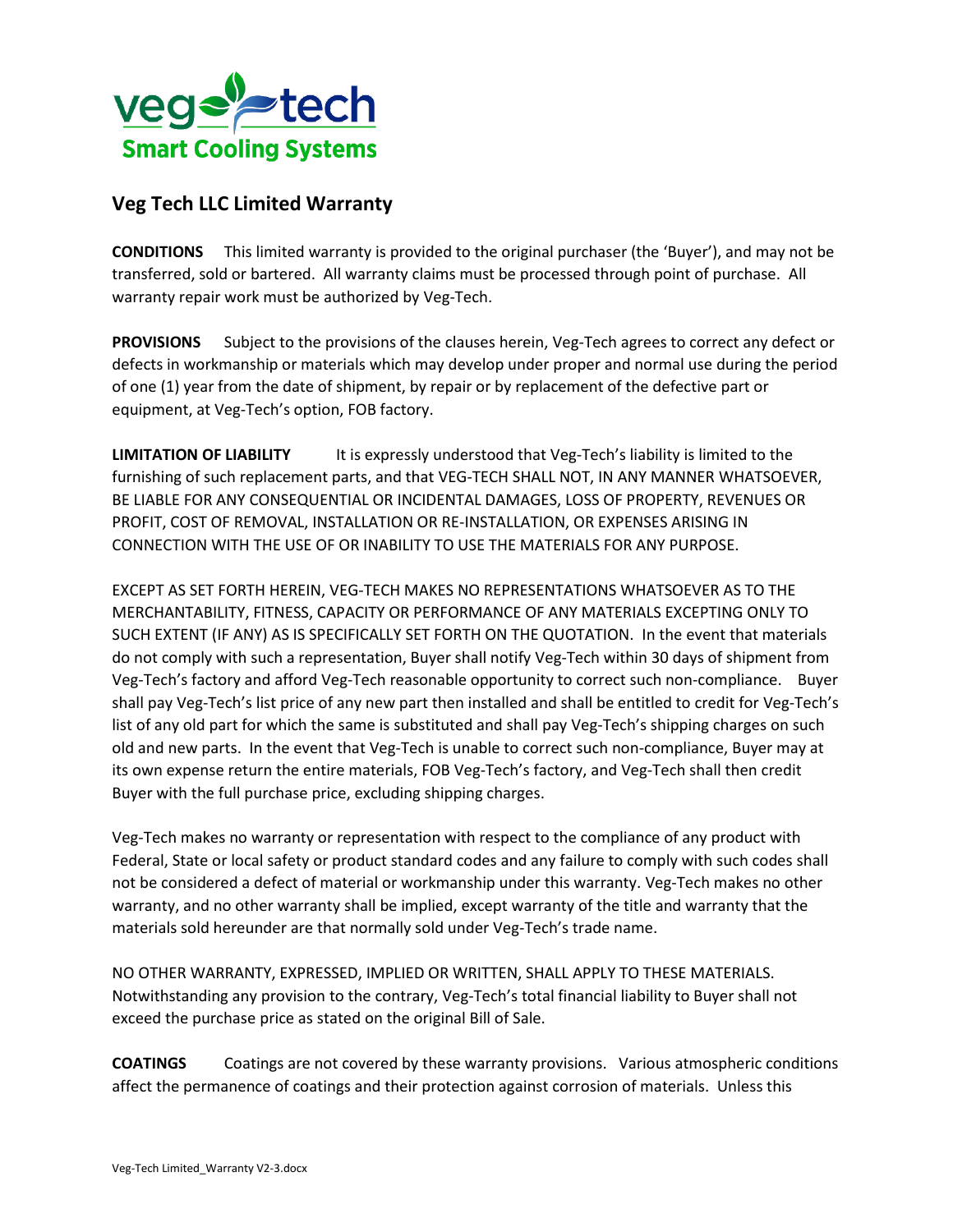contract specifically refers to a warranty as to coatings, abrasion, corrosion or erosion, Veg-Tech makes no warranty or agreement with respect thereto.

**MOTORS, DRIVES, ETC.** Motors, drives, electrical controls and other components manufactured for Veg-Tech by others are not covered by these warranty provisions. Veg-Tech makes no warranty or agreement on these manufactured products, which are covered by manufacturers' separate warranties.

## **WARRANTY DOES NOT APPLY TO:**

1. Shipping damage. For materials damaged during shipment, whether concealed or visible, it is the responsibility of Buyer to file claims with the carrier, regardless of responsibility for freight charges (prepaid, collect, etc.).

2. Materials that have not been stored properly and maintained after receipt, including turning of motors and bearings.

- 3. Damage caused by improper installation, wiring, or incorrect electrical voltage.
- 4. Materials that have been modified, altered or disassembled.
- 5. Materials that have had identification labels removed or altered.
- 6. Damage caused by corrosion, erosion, abrasion, or severe temperature.
- 7. Materials that have been subjected to abuse, misuse, abnormal usage, or accident.

8. Materials that have not been maintained in accordance with a manufacturer's instructions and/or industry standards.

- 9. The cost of removal or reinstallation of materials.
- 10. Damage to property resulting from incorrect or faulty installation.

11. Acts of God such as fires, earthquakes, or floods and any other causes beyond Veg-Tech's control.

## **RETURN POLICY:**

1. Special orders, non-stock and obsolete materials are not returnable under any circumstances.

- 2. Collect shipments of returned materials will not be accepted.
- 3. Materials returned without a Return Materials Authorization (RMA) number will not be accepted.

4. At its discretion, Veg-Tech may issue an RMA number and a ship to address for materials to be returned.

5. Returned materials are subject to a restocking charge to cover the cost of processing, inspection and repackaging.

- 6. All materials assigned an RMA number must be properly packaged and shipped PREPAID.
- 7. RMA number must be clearly visible on the outside of packaging.
- 8. A copy of the Bill of Sale to verify purchase date must accompany shipment.

Materials received at factory and deemed NOT COVERED BY WARRANTY will be, at Buyer's direction, disposed of or returned without action to Buyer, freight collect. No credit will be issued.

Materials received at factory and deemed COVERED BY WARRANTY will be, at Veg-Tech's option, repaired or replaced and returned to Buyer, freight collect. No credit will be issued.